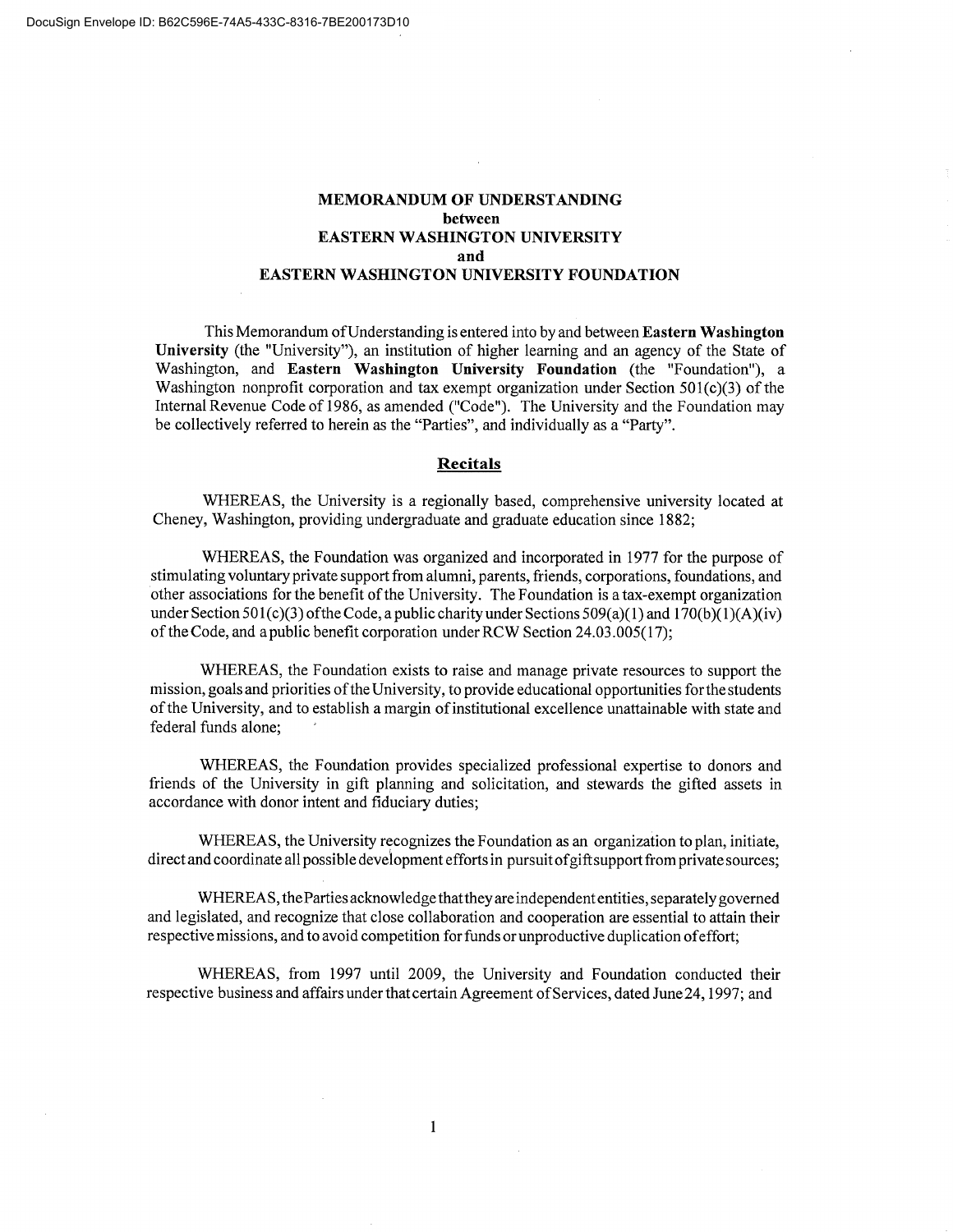WHEREAS, since 2009, the University and Foundation have conducted their respective business and affairs under that certain Memorandum of Understanding, dated June 25, 2009, and both Parties now desire to revise, update, and replace said prior agreement, with this Memorandum of Understanding ("Agreement").

#### **AGREEMENT**

#### **NOW, THEREFORE,** the Parties agree as follows:

### **A. Foundation's Role and Responsibilities**

The Foundation shall:

1. Exercise best efforts to secure gifts, grants, conveyances, devises, and bequests ofmoney and real and personal property for the benefit ofthe University. Forthis purpose, it will design and implement programs and procedures approved by the University to solicit and receive such money and property and also to acquire such property by purchase, lease, and exchange or otherwise, all to further the purposes ofthe Foundation which benefit the University. The Foundation shall, in partnership with University Administration, primarily the Office of the President and the Office of University Advancement, plan, direct, coordinate, and conduct fundraisingfrom private sources, including:

- a. Annual giving program;
- b. Major gift program;
- C. Planned giving program;
- d. Athletic fundraising campaigns; and
- e. Campaigns, comprehensive or limited, for purposes determined in partnership with University administration and the Foundation's governing board.

2. Communicate and coordinate activities with the University through the Office ofUniversity Advancement. The activities of the Foundation are to beconducted for the benefit ofthe University and shall be consistent with the University's academic plans and strategic initiatives. The Foundation shall:

- a. Solicitor accept gifts, grants, conveyances, devises, bequests, or otherwise from any source for a use specified by the donor, provided they are consistent with the University's mission and vision;
- b. Provide expertise and assistance to the University administration, faculty, staff, and various University constituents on development and fund raising projects;
- C. Conduct public information and publication programs in support of its development efforts and fund raising;
- d. Engage insolicitation activities which includemailings, events, programs and activities for the University; and
- e. Process, acknowledge, and accept all gifts and charitable sponsorships from private sources.

3. Maintain a prospect research and donor relations database system, and provide restricted access to the EWU Alumni Association and EWU Alumni Relations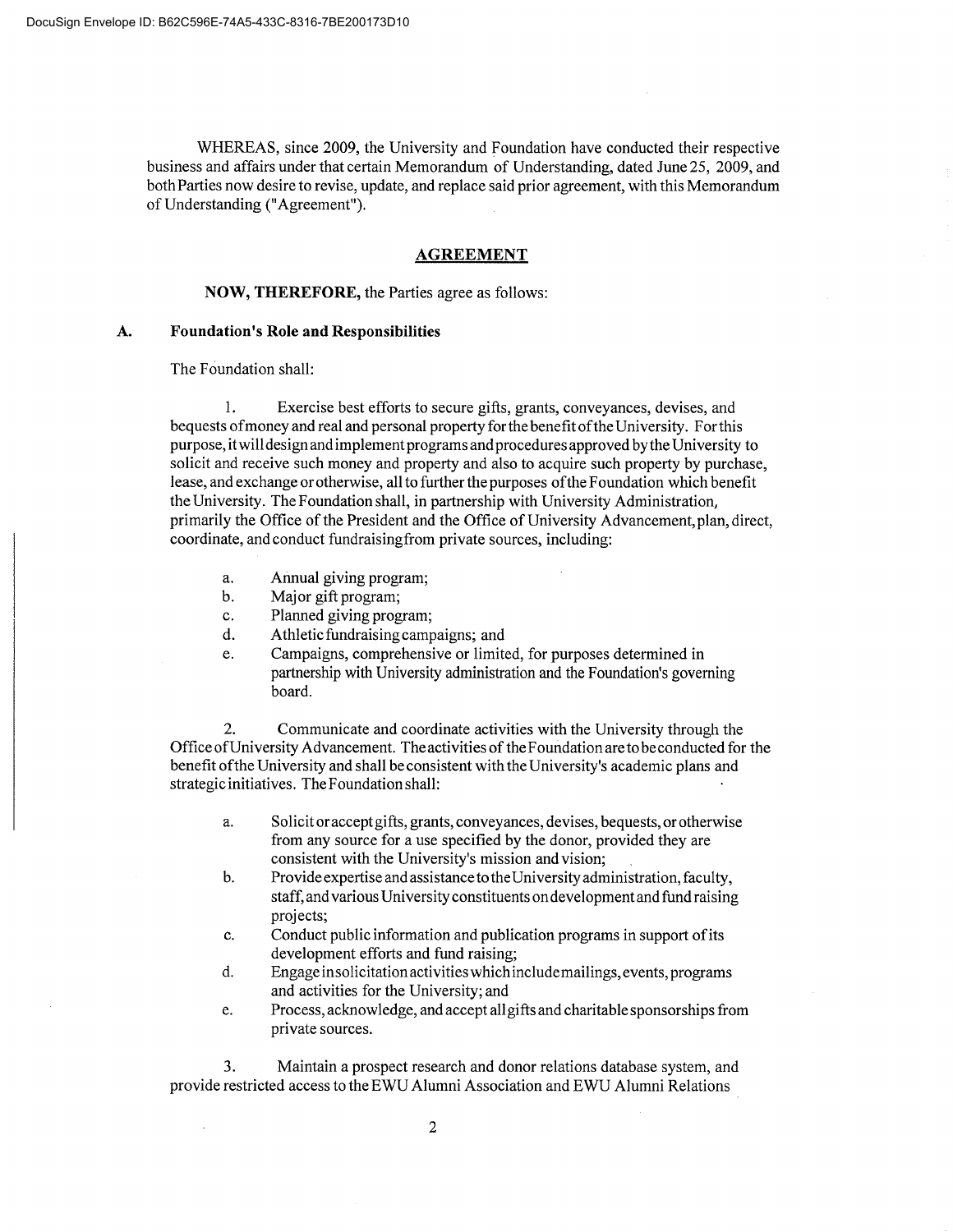office and other University departments in accordance with applicable law and the policies and guidelines of the Foundation. The Foundation will make every reasonable effort to protect these systems and the data stored in them. All records, notes, documents, and lists generated by the Foundation and relating to donors or prospective donors, shall be considered confidential and proprietary information of the Foundation.

4. Comply with all applicable federal and state laws. For this purpose, the Foundation will establish rules and procedures for managing its business and affairs in accordance with (a) the requirements for tax-exempt organizations under the Code, including Section  $501(c)(3)$  of the Code, and (b) the laws of the State of Washington including, but not limitedto, those governing nonprofit corporations (RCW Chapter24.03), charitable solicitations (RCW Chapter 19.09), investment of trust assets (RCW Chapter 11.100) and management of institutional funds (RCW Chapter 24.55).

5. Engage a reputable independent accounting firm to periodically conduct an audit of its financial statements, operations and practices.

6. Tender to the University all gifts and donations received wherein the University is designated as recipient, and properly account and be responsible for all donations which designate the Foundation as recipient.

7. Accept, hold, administer, invest and disburse such funds and properties of any kind or character as from time to time may be given to it, in accordance with the terms of such gift, provided, however, that any restricted or conditional gift which in any way obligates the University shall not be accepted by the Foundation without the prior written consent ofthe University President or other University office specifically delegated with written authority to approve such gifts on behalf of the University.

8. Make contributions,grants,gifts, and transfers ofproperty, both real and personal, either outright or in trust, to or for the benefit of the University.

9. Use all assets and earnings of the Foundation for the benefit of the University, for any and all lawful purposes permitted by the laws and regulations governing tax-exempt organizations at that time, and for payment of necessary and reasonable administrative expenses of the Foundation. No part of any assets and earnings shall accrue to the benefit of any director, officer, member or employee of the Foundation or any other individual, except for appropriate payment of reasonable compensation for services actually rendered or reimbursement of reasonable expenses necessarily incurred. No assets or earnings will be used for purposes that conflict with or do not further the University's priorities, longterm plans, or strategic initiatives.

10. Develop a multi-year plan which sets forth the anticipated levels of funding commitment of the Foundation. The plan shall be updated annually, and provided to the University no later than November 1<sup>st</sup> of each year.

11. Confirm with the University (i) that the Foundation has fully complied with its obligations to exercise best efforts to secure gifts, grants, donations and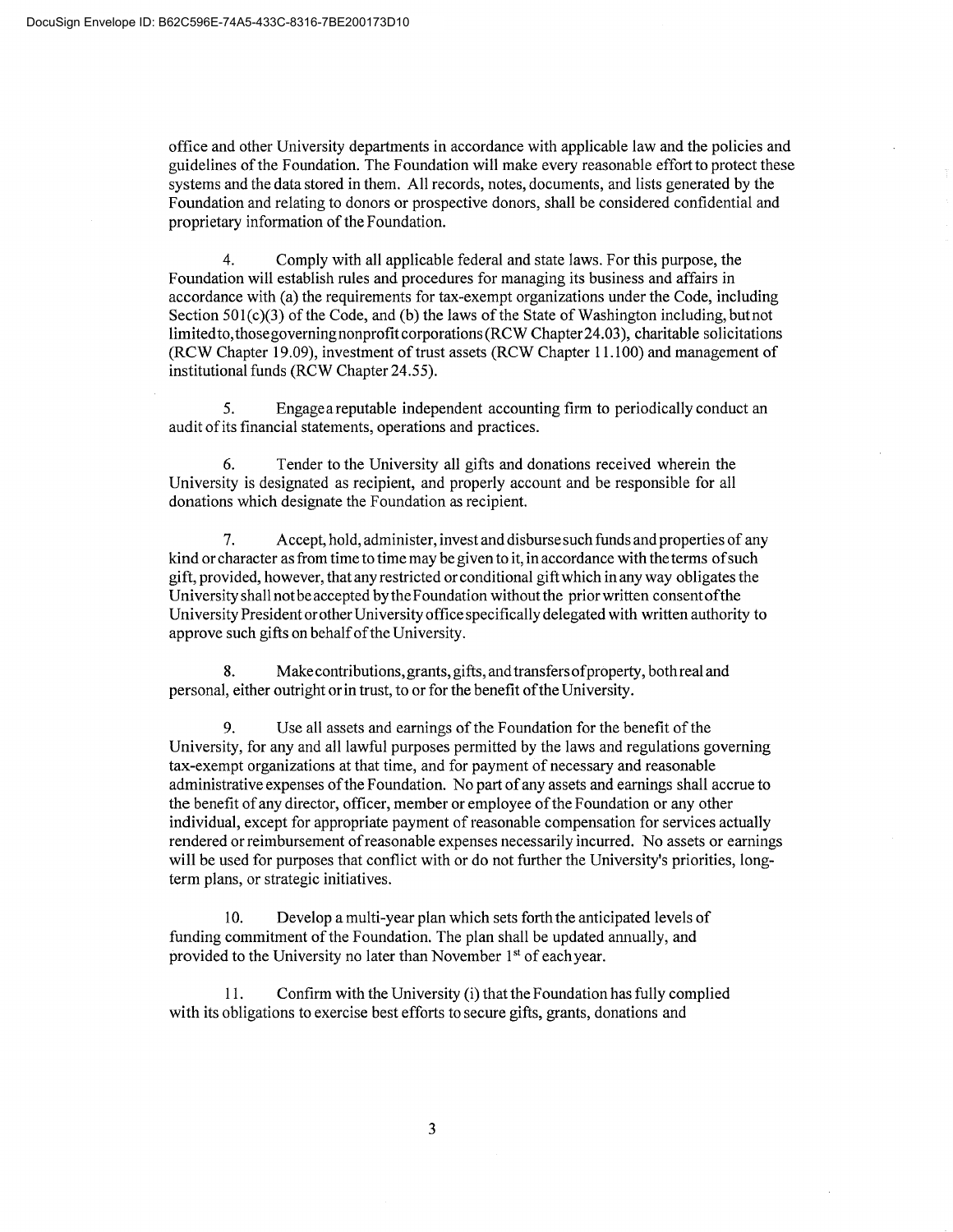endowments for the benefit of the University; and (ii) that the Foundation has used all of its assets and earnings for the exclusive benefit of the University or the payment of necessary and reasonable administrative expenses of the Foundation. For this purpose, the Foundation will list its accomplishments for the preceding year and share with the University its revenue and expense statements for the preceding year and its end-of-year balance sheet. The financial statements of the Foundation shall be provided to the University no later than November  $1<sup>st</sup>$  of each year.

12. Coordinate with the University President or designee to review and approve the annual budget, as outlined in Section B.6.b below, and to annually review a post-closing summary of the transactions between the two Parties, as outlined in Section B.6.b below.

13. Not merge, consolidate, amend, or restate the Foundation's Articles of Incorporation or Bylaws without prior consultation with the University. If, after this consultation, the University and the Foundation cannot agree on the proposed changes to the Articles of Incorporation or Bylaws, the Parties shall utilize the dispute resolution process in Section D.5 below in an attempt to come to an agreement. If, after the process in Section D.5 is exhausted, the Parties cannot agree on the changes, the Foundation may complete the process of adopting the changes. The University reserves the right to terminate this Agreement immediately if it finds any such changes unacceptable.

14. Cooperate fully with any request for review ofthe Foundation financial records forthe sole purpose of ensuring compliance with this Agreement, including permittingthe University President or designeeto inspect and copy financial records.

15. Act as fiscal and fiduciary agent forthe EWU Alumni Association as provided by its agreement with that entity.

### **B. University's Role and Responsibilities**

The University shall:

1. Work closely with the senior management and the governing board of the Foundation, along with the President of the University who will assume a prominent role in fund raising activities, including, without limitation, identifying, cultivating, and soliciting prospects for private gifts and grants;

2. Communicate the University's priorities, long-term plans, and strategic initiatives to the Foundation; and

3. As budget allocations allow, provide personnel for staffing of the Foundation, supplemental funding support for development programs and operations of the Foundation at levels to be negotiated annually, and other support which may include office space and computer technology. University employees performing work for the Foundation pursuant to this Agreement will, while they are performing that work, be responsible for following both University and Foundation workplace policies, procedures, rules, and directives. To the extent there are inconsistencies or conflicts between the University and Foundation workplace policies, procedures, rules, or directives, the University's workplace policies, procedures, rules, and directives will control.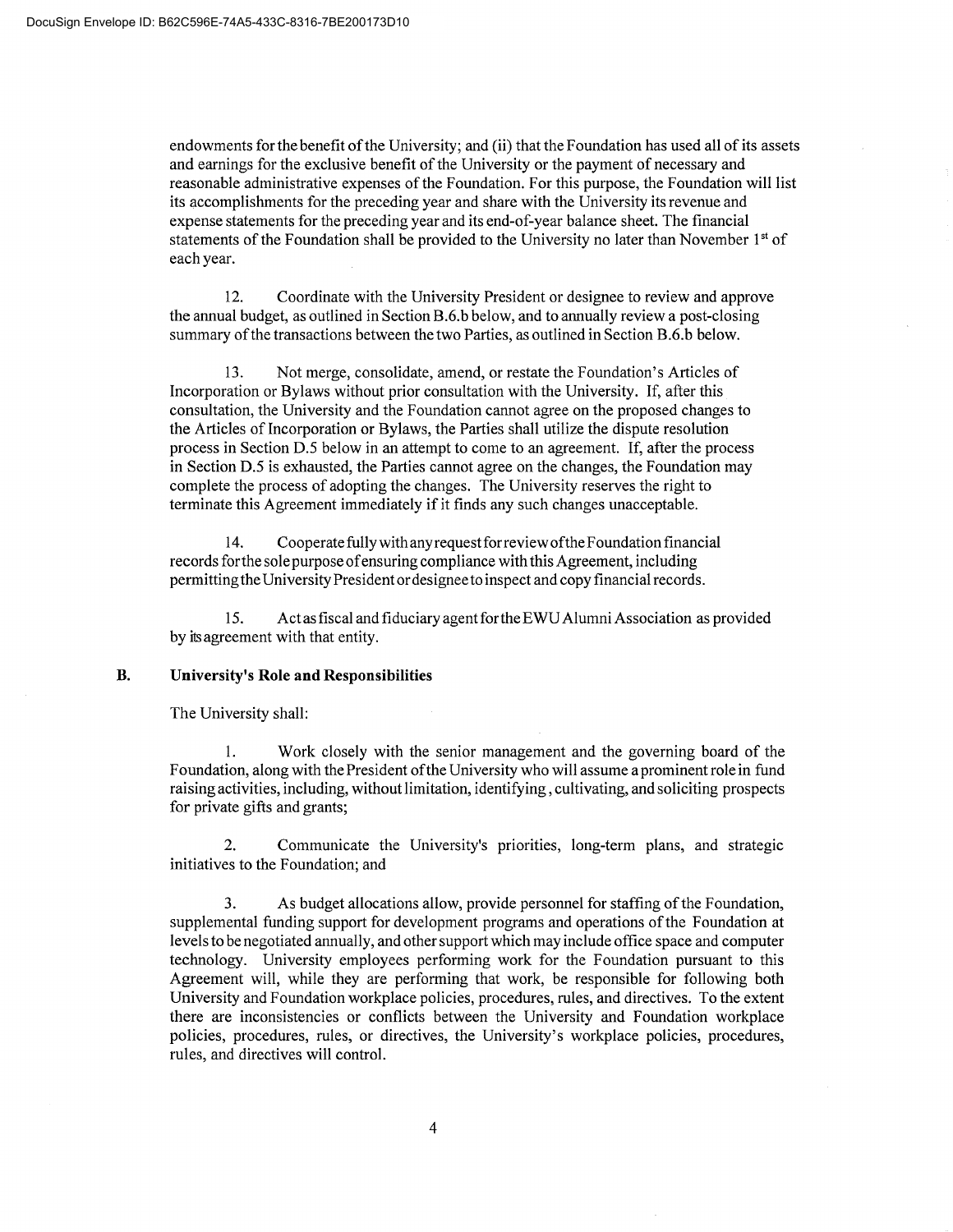4. Provide the Foundation with office space, including utilities, use of office furniture, file cabinets, associated equipment, and warehouse space for temporary storage of donated materials and equipment;

S. Provide the Foundation with use of office machines, materials and services as reasonably required for its operation, including consumable office supplies, telephone service, postage, use of word-processing, photocopying, facsimile transmission, duplication, publication, and audio-visual equipment and services, and part-time professional and/or staff services. The time allocated to services performed on behalf of the Foundation shall not be full-time for any University employee.

- 6. Provide the following accounting and auditing services:
- a. Accounting and fiscal functions shall be performed by the University business office.
- b. Before each fiscal year (July 1 through June 30), the University business office shall prepare a budget showing all anticipated transactions and services under this Agreement for that upcoming fiscal year, including all space and equipment, supplies, personnel, and other services the University expects to provide to the Foundation. The University President or designee will coordinate with the Foundation Chair or designee and review and approve that budget.

The value of all space and equipment, supplies, personnel and other services which the University provides to the Foundation shall not exceed the benefit received by the University from the Foundation in any fiscal year. The University will regularly keep track of the space and equipment, supplies, personnel, and other services it is providing to assure that this maximum amount is not being exceeded. The University business office will annually prepare, and the University President or designees will coordinate with the Foundation Chair or designee to annually review, a post-closing summary of the transactions between the two Parties to assure that the value of space, equipment supplies, personnel and services provided to the Foundation by the University does not exceed the benefits provided to the University by the Foundation.

## **C. Joint Obligations of the Parties**

1. The Foundation and the University shall be responsible for the actions and inactions of itself and its own officers, employees, and agents acting within the scope of their authority.

2. The Foundation and the University agree to respect the intent of the donor in allocating gifts to the appropriate entity.

3. The staff, officers, and members of the governing boards of the University and the Foundation shall engage in discussions and meetings to foster and maintain productive relationships and to ensure open and continuing communication and alignment of priorities. The Foundation and the University shall work cooperatively and collaboratively to effectuate their respective missions and to support the University. Clear and timely communications are a critical component of a cooperative and collaborative approach to working together. The staff, officers, and members of the governing boards of the University and the Foundation shall at all times interact with each other in a professional manner and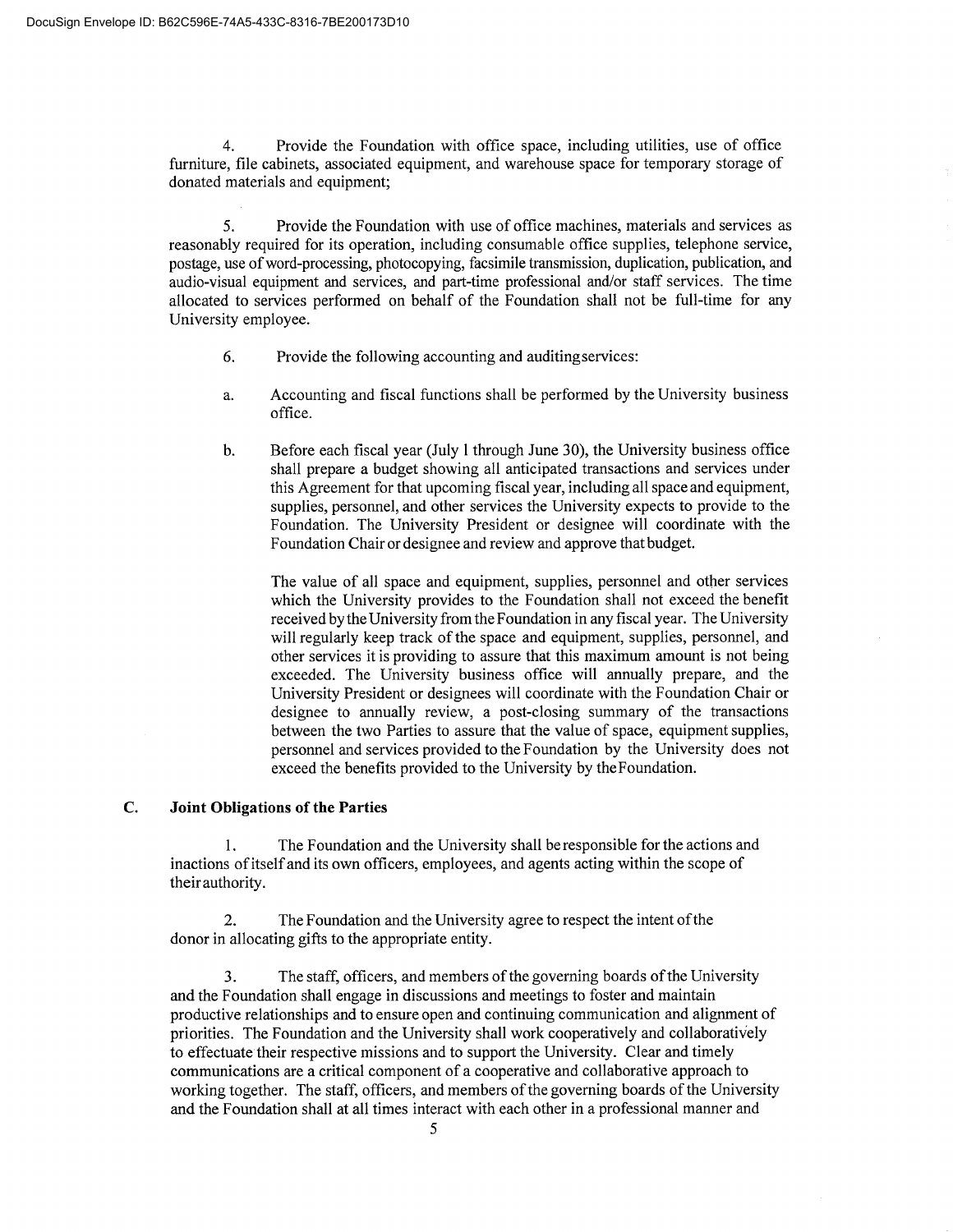treat each other with respect and dignity.

#### **D. Operational Considerations**

1. The Foundation and the University acknowledge that at all times and for all purposes of the Agreement the Foundation shall act in an independent capacity and not as an agent or representative of the University. No University employee or representative, except for a University employee appointed as Executive Director of the Foundation by the University President or serving as an ex-officio member of the Foundation's governing board, shall act as an agent or representative of the Foundation.

2. The University is the owner ofthe copyright, trademark, and other rights in the name "Eastern Washington University" or the word mark. The University hereby grants the Foundation a nonexclusive license to use thename "Eastern Washington University" as part of its corporate name and to use such name or the word mark in connection with its fundraising activities, so long as all solicitation materials are reviewed and approved bythe Advancement Office ofthe University prior to their use. The University may extend or revoke this license at any time with or without cause, in its entirety or as to particular uses of the name by the Foundation.

3. This Agreement shall continue until terminated. It may be terminated by either Party effective at the end of any State of Washington fiscal year upon written notice to the other Party at least ninety (90) days in advance. It may be terminated immediately by the University in the event of an unacceptable change to the Articles of Incorporation or Bylaws of the Foundation pursuant to Section A.13 above. The Parties acknowledge that this Agreement, or any successor agreement with the University, shall he necessary for the Foundation to raise and manage private resources in support of the mission, goals, and priorities of the University. A termination of this Agreement for any reason does not release the existing restriction that all assets raised by the Foundation must remain in trust for the sole and exclusive benefit of the University.

4. This Agreement shall be governed by the laws of the State of Washington. Before instituting any legal action, the Parties shall meet and attempt in good faith to resolve the disagreement using the process described in Section D.5 below. Venue of any action hereunder shall be in Spokane County Superior Court.

5. If the Foundation or the University suspects or believes that the other Party is in breach of this Agreement or is otherwise not fulfilling its obligations under this Agreement, the Party asserting breach or failure shall give notice to the other Party of the suspected breach or failure. Thereafter, representatives of each Party's choosing will meet at a mutually agreedupon time and location to attempt to arrive at an informal resolution of the issue. If, after that initial meeting, the Parties are unable to satisfactorily resolve the matter, the Chair of the Foundation Board of Directors and the President of the University shall meet at a mutually agreed-upon time and location to attempt to resolve the issue.

6. No alteration or modification of any term of this Agreement shall be valid unless made in writing and signed by the Parties.

7. This Agreement constitutes the entire agreement of the Parties, including all oral understandings, on the subject of their general and overall relationship. The Parties may enter into other stand-alone agreements on specific subjects. All such agreements shall be in writing and signed by the Parties.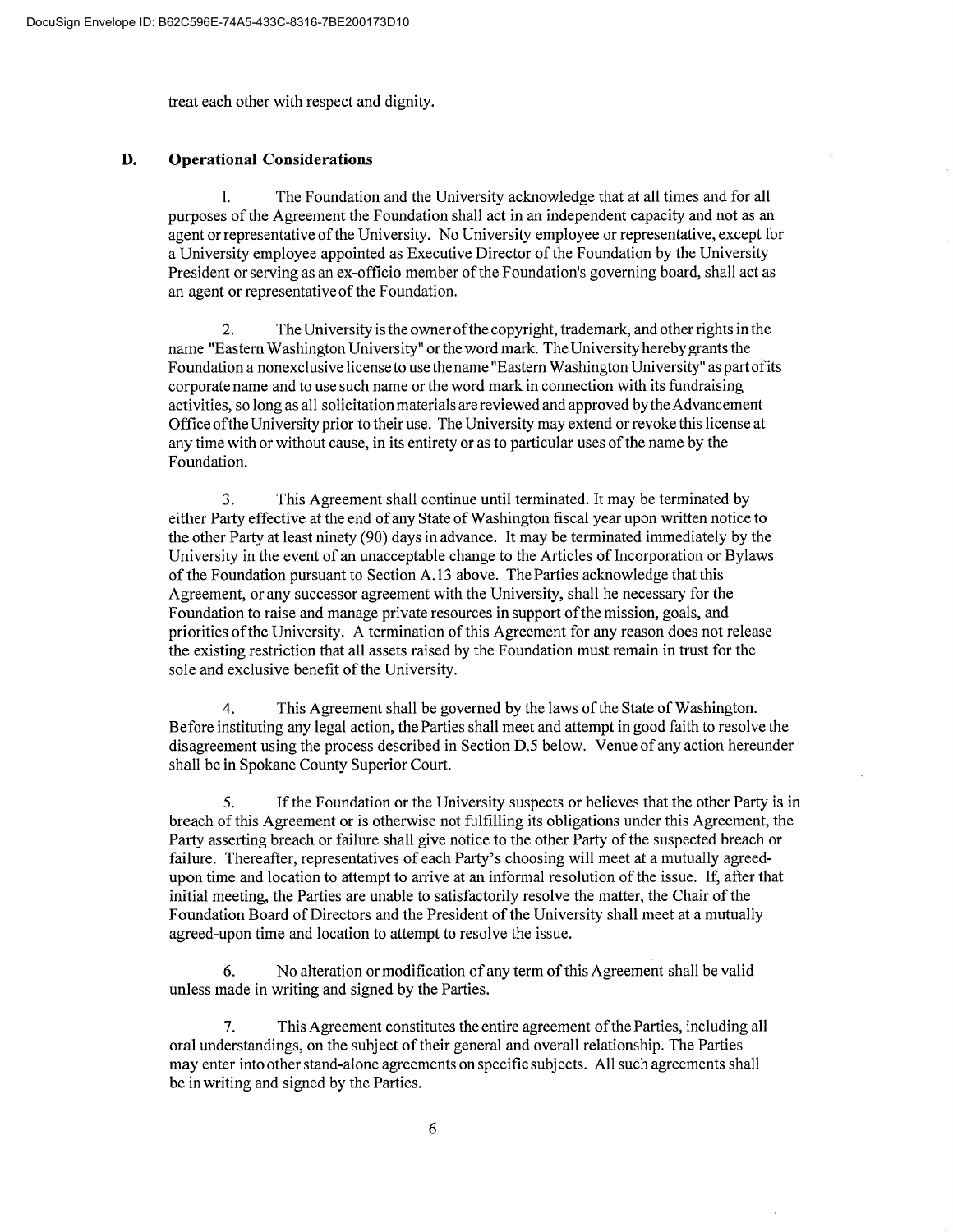8. This Agreement is not assignable by either Party in whole or in part.

9. The Foundation shall develop and maintain policies on Gift Acceptance and Campaign Counting which are acceptable to the University. The University shall develop and maintain a policy on naming rights which is acceptable to the Foundation.

10. This Agreement may be executed in counterparts, each of which shall be deemed an original and together shall constitute a single instrument. Counterparts executed and delivered by electronic transmission shall have the same force and effect as counterparts bearing original signatures.

 $\lambda_{\rm{max}}$